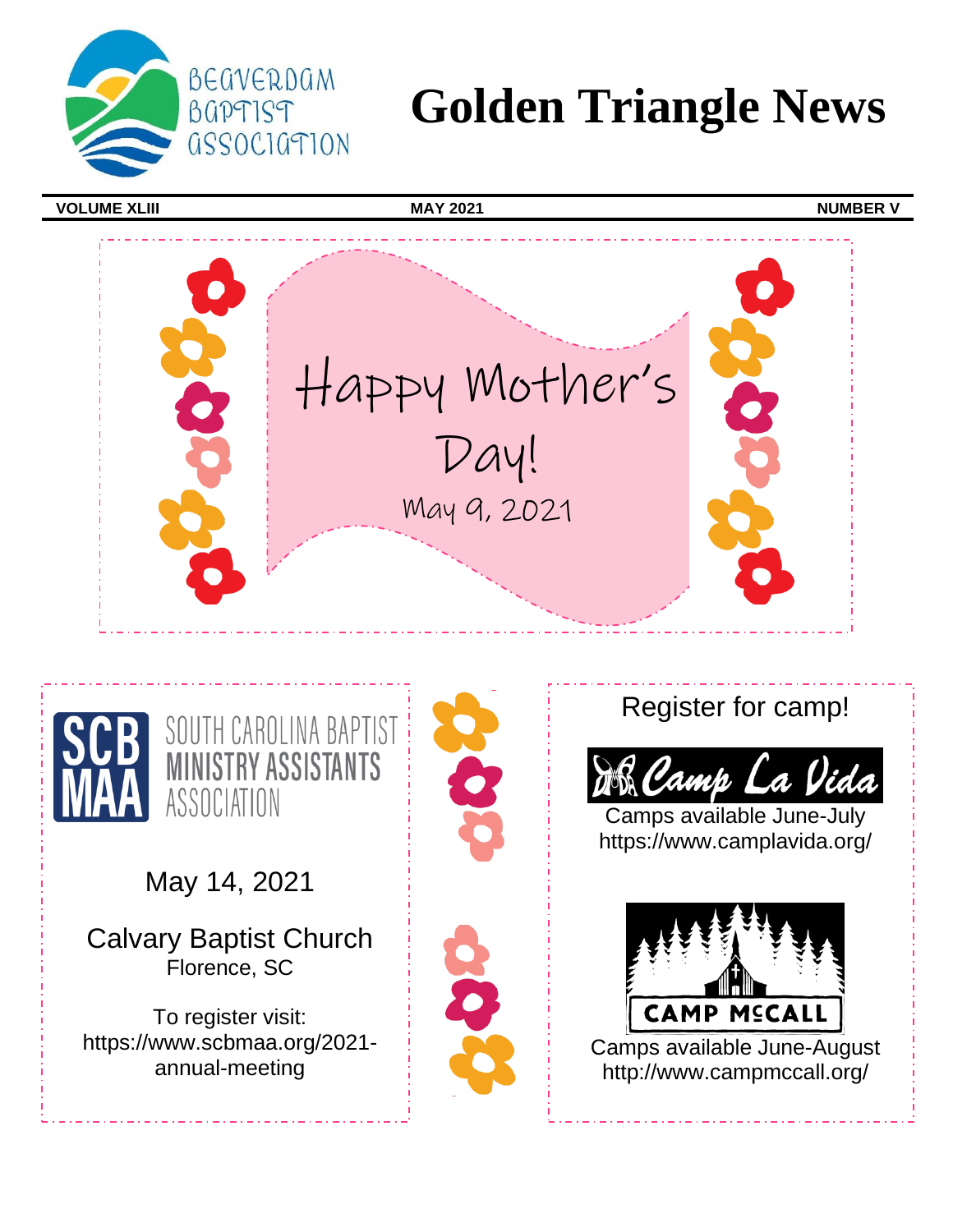# From The DOM,

My heart is overflowing with joy as I hear and witness firsthand all that God is doing in the Beaverdam Baptist Association! All of the praise, honor, and glory belongs to HIM! What a blessing to hear testimonies from pastors and church members praising God for His blessings!

**La Roca Oconee**, our new Hispanic church start, held their first service in the Beaverdam Baptist Association building on Sunday, April 11. What a blessing to see 60 people present for La Roca's very first worship service! We are so excited to see what God has in store for Pastor Edson Garcia and the precious people who attend La Roca Oconee! I would encourage the churches of the Beaverdam Baptist Association to contact Pastor Edson and see how your church or missions organization could partner with La Roca as they endeavor to reach people with the Good News of Jesus Christ! Words cannot describe what a blessing it is for a new church start to have sister churches come alongside them and offer prayer and financial support.

Several members of our Associational Church Revitalization Team recently attended a two-day training event (Replant Lab) in Atlanta, Georgia, sponsored by the North American Mission Board. Our team members spent two days being trained on how best to offer hope and encouragement to struggling, declining congregations. Congregations in decline do have several options in regards to their future; however, discerning the right option can be a challenge. As practitioners, our desire is to come alongside pastors and church leaders and have open and honest conversations. Those conversations will include talking about the past, the historical markers/highlights in the church's history, as well as about what the future looks like. When considering the best recommendation for churches, there seems to be three common pathways and each of these pathways also includes a myriad of other options such as partnerships, merging, and adoption that can be considered.

1. **Revitalization**: An existing congregation experiences new life through a change of

strategy and/or leadership but does not require a change of identity.

2. **ReSTART**: An existing congregation experiences new life through a change of identity, leadership, and strategy.

3. **ReInvest**: An existing congregation experiences new life through closing with dignity and investing its remaining resources in a lifegiving congregation or mission.

Our Associational Church Revitalization Team would love to share further information with pastors and church leadership regarding these "Pathways for Restoring Hope" to the churches of this association. If you would like additional information or if your church would like to have a conversation with our team, we encourage you to please contact us. We stand ready and would love to begin the conversation with you and your church.

These are exciting days in the life of the Beaverdam Baptist Association. God is doing some amazing things all around Oconee County! God is equipping us as an association to better serve the needs of our churches and all of this allows us to bring HIM honor and glory!

David

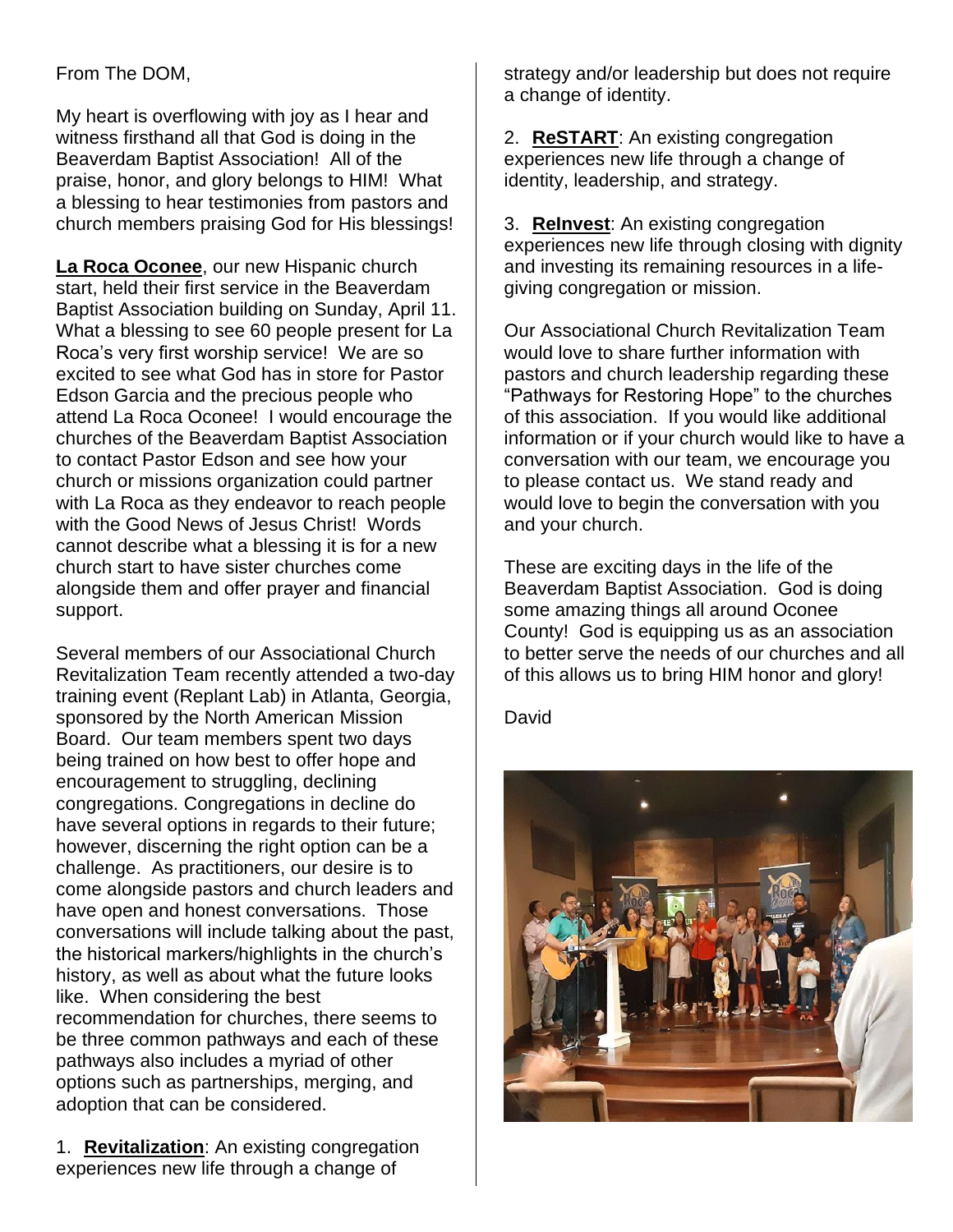# **Church Contributions**

|                                               | Mar 21           | Jan-Mar 21         |
|-----------------------------------------------|------------------|--------------------|
| Beaverdam                                     | 195.61           | 606.69             |
| <b>Belmont</b>                                | 0.00             | 0.00               |
| Bethel                                        | 206.00           | 720.00             |
| Bethlehem                                     | 0.00             | 0.00               |
| Calvary                                       | 75.80            | 236.20             |
| Chauga<br>Cheohee                             | 57.60<br>200.00  | 174.41<br>600.00   |
| Clearmont                                     | 754.62           | 1,239.62           |
| <b>College Street</b>                         | 0.00             | 0.00               |
| Coneross                                      | 75.00            | 225.00             |
| Corinth - Seneca                              | 0.00             | 0.00               |
| Corinth - Westminster                         | 0.00             | 500.00             |
| Cross Roads - Seneca                          | 108.38           | 330.68             |
| Cross Roads - Westminster                     | 100.00           | 300.00             |
| Damascus                                      | 50.00            | 50.00              |
| Davis Creek<br>Earle's Grove                  | 0.00<br>1,019.00 | 0.00<br>3,553.57   |
| Ebenezer                                      | 0.00             | 2,000.00           |
| Faith                                         | 0.00             | 0.00               |
| <b>Fants Grove</b>                            | 0.00             | 341.49             |
| Golden Corner                                 | 0.00             | 0.00               |
| <b>Heart Land</b>                             | 179.00           | 362.00             |
| Hepsibah                                      | 780.34           | 2,341.02           |
| <b>Holly Springs</b>                          | 0.00             | 1,689.79           |
| Hopewell                                      | 353.14           | 1,216.27           |
| Iglesia Bautista Bethel<br>Little River       | 0.00<br>0.00     | 0.00<br>0.00       |
| Long Creek                                    | 167.00           | 501.00             |
| Lydia                                         | 0.00             | 1,275.59           |
| Maranatha                                     | 130.90           | 290.79             |
| Monte Vista                                   | 25.00            | 75.00              |
| Mountain Rest                                 | 624.25           | 2,136.14           |
| <b>Mountain View</b>                          | 100.00           | 300.00             |
| Mt. Freedom                                   | 300.00           | 300.00             |
| Mt. Pleasant                                  | 0.00             | 333.32             |
| Mt. Tabor<br>New Hope                         | 186.65<br>311.00 | 542.55<br>1,190.00 |
| Old Liberty                                   | 216.94           | 722.25             |
| Open Door                                     | 125.00           | 375.00             |
| <b>Pleasant Grove</b>                         | 0.00             | 0.00               |
| <b>Pleasant Hill</b>                          | 100.00           | 300.00             |
| Pleasant Ridge                                | 500.00           | 1,500.00           |
| Poplar Springs                                | 524.11           | 1,567.63           |
| Puerta Abierta                                | 0.00             | 0.00               |
| <b>Reedy Fork</b><br>Retreat                  | 270.90<br>0.00   | 865.64<br>0.00     |
| Return                                        | 692.26           | 2,470.12           |
| Rock Hill                                     | 0.00             | 0.00               |
| Rocky Knoll                                   | 586.80           | 1,365.82           |
| Salem                                         | 0.00             | 1,249.97           |
| Scenic Heights                                | 300.00           | 900.00             |
| Seneca                                        | 1,535.00         | 3,806.00           |
| Shiloh<br><b>Snow Creek</b>                   | 0.00             | 0.00<br>1,382.96   |
| Souls Harbor                                  | 0.00<br>145.00   | 435.00             |
| South Union                                   | 136.18           | 596.81             |
| Utica                                         | 1,423.02         | 3,732.03           |
| Walhalla                                      | 150.00           | 150.00             |
| Welcome                                       | 151.25           | 293.25             |
| <b>West Union</b>                             | 0.00             | 0.00               |
| Westminster                                   | 500.00           | 1,500.00           |
| <b>Westminster First</b><br><b>Wolf Stake</b> | 125.00           | 375.00<br>72.00    |
|                                               | 0.00             |                    |
| Total                                         | 13,480.75        | 47,090.61          |
| <b>Other Contributions</b>                    |                  | 0.00               |
|                                               |                  |                    |
| <b>Total Income</b>                           | 13,480.75        | 47,090.61          |

თზიიზი

# **Church News**

## *Staff Changes:*

**Westminster First** Baptist Church has called Susan Buckley Cumbie as interim music director.

# *Staff Needs:*

**Earle's Grove** Baptist Church, is seeking a Music Director to lead choir and congregation in a Christcentered blended style of traditional and contemporary music. Will oversee Children's and Youth Choir, as well as, Orchestra and incorporate them in worship service. Those feeling the leading of the Holy Spirit, please send resumes' to: Attention: Personnel Committee Earle's Grove Baptist Church, 398 Cedar Lane Road Westminster, SC 29693

**Return** Baptist Church, Seneca, is seeking to fill two part-time positions, Student Minister and Children's Minister. Anyone interested should contact Pastor Bobby Holcombe at (864) 246- 8462.

**First Baptist Church** in **Westminster**, SC, is seeking a permanent part-time music minister. Anyone interested should contact the church office at 864- 647-2688.



**Heart Land Baptist Church** will be holding revival June 13 - 16.

Sunday 10:30 AM and 6:00 PM Monday-Wednesday 7:00 PM

Reverend Dr. Danny Parton will be preaching. Come and be blessed by a godly man who preaches the Word of God.

# **Ministry Opportunities**

# Partnership with Seneca **Gardens**

Church groups are welcomed to establish partnerships/ministries with residents of Seneca Gardens.

Ministry ideas include:

- Block parties
- Holiday events
- After-school programs
- Programs for the elderly

Ministries focusing on parents, particularly single mothers, and the elderly are especially encouraged.

For more information, please contact Marissa Ivester, Ambling community resource coordinator, for Seneca Gardens: 864-844- 1444 / mivester@ambling.com

# Ride To Work Ministry

Ride To Work is a local ministry that provides Oconee residents with transportation to work.

BBA churches have been invited to partner with Ride To Work riders to provide a supportive Christian network to them.

"Many riders say they believe in God but do not currently go to church. Some have a past religious background; others do not have a relationship with God at all. Would your church be willing to adopt a rider who was interested in establishing a relationship with God and make them part of your church family?"

If you are interested in exploring ways of partnering with Ride To Work, please contact Steve Finger at sfinger@rtwministry.org.